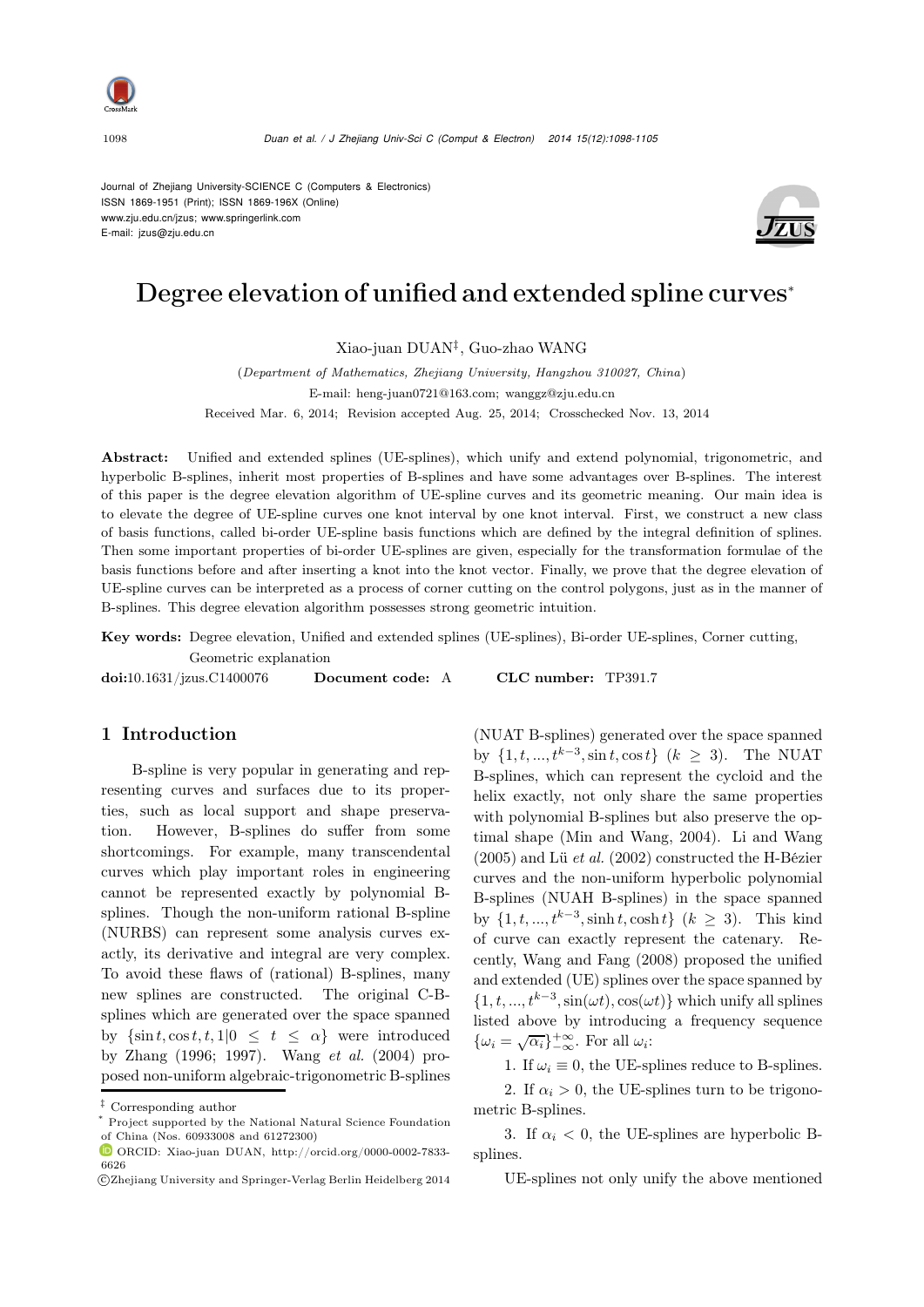splin[es](#page-7-4) [but](#page-7-4) [also](#page-7-4) [include](#page-7-4) [much](#page-7-4) [more](#page-7-4) [forms](#page-7-4) [\(](#page-7-4)Wang and Fang, [2008\)](#page-7-4). A UE-spline can include a hyperbolic segment, a segment of usual B-splines, etc. in a uniform spline curve without using several piecewise curves. Furthermore, UE-splines inherit most of the outstanding properties of usual B-splines.

It is well known that the degree elevation of Bézier curves is a corner cutting process. However, the degree elevation of B-spline curves, which has been studied by many researchers (Forrest, 1972; Cohen *et al.*, 1980; 1985; Prautzsch, 1984; Barry and Goldman, 1988), is somewhat complex and is not interpreted as a corner cutting process until Wang and Deng [\(2007\)](#page-7-5) proposed a new degree elevation algorithm of B-spline curves and pointed out that the degree elevation also can be interpreted as corner cutting. Zhu  $et \ al.$  [\(2010\)](#page-7-6) and [Zhang and Wang](#page-7-7) [\(2008](#page-7-7)) gave the degree elevation algorithm of C-B-splines and algebraic hyperbolic B-splines, which also can be interpreted as corner cutting. All of these degree elevation algorithms use a new kind of spline called bi-order splines which put strong geometric meaning on the process of degree elevation. These methods inspired the degree elevation algorithm of UE-splines and revealed its connection to corner cutting. In this paper, we explore the degree elevation algorithm of UE-splines and show that the degree elevation algorithm of UE-splines can also be interpreted as corner cutting.

## 2 UE-spline and its degree elevation

The UE-splines, whose basis functions are constructed based on the integral definition of splines, provide a unified form over a common space for those existing splines, such as B-splines, C-B-splines, and H-B-splines.

## 2.1 UE-spline basis functions

**Definition 1** Let **T** be a given knot sequence  ${t_i}_{-\infty}^{+\infty}$  with  $t_i \leq t_{i+1}$  and **W** be a given frequency sequence  $\{\omega_i = \sqrt{\alpha_i}\}_{-\infty}^{+\infty}$ , where  $\alpha_i \in \mathbb{R}$ and  $\alpha_i \leq \min_{j=i, i+1} (\pi/(t_{j+1} - t_j))^2$ . A UE-spline of order  $k$  is defined over the space spanned by  $\{1, t, ..., t^{k-3}, \sin(\omega t), \cos(\omega t)\}\$ in which k is an arbitrary integer larger than or equal to 3. A set of basis functions  $N_{i,k}(t)$  of the space is defined as follows [\(Wang and Fang](#page-7-4), [2008\)](#page-7-4):

$$
N_{i,2}(t) = \begin{cases} \frac{\sin(\omega_i(t - t_i))}{\sin(\omega_i(t_{i+1} - t_i))}, & t_i < t \le t_{i+1}, \\ \frac{\sin(\omega_{i+1}(t_{i+2} - t))}{\sin(\omega_{i+1}(t_{i+2} - t_{i+1}))}, & t_{i+1} < t \le t_{i+2}, \\ 0, & \text{otherwise}, \end{cases}
$$

in which if  $\omega_i = 0$ , the value of the function is evaluated by the limit as  $\omega_i$  approaches 0.

For  $k \geq 3$ ,  $N_{i,k}(t)$  is defined recursively by

$$
N_{i,k}(t) = \int_{-\infty}^{t} \left( \frac{N_{i,k-1}(s)}{\sigma_{i,k-1}} - \frac{N_{i+1,k-1}(s)}{\sigma_{i+1,k-1}} \right) ds,
$$
\n(1)

where

$$
\sigma_{i,k} = \int_{-\infty}^{+\infty} N_{i,k}(t) \mathrm{d}t.
$$

This is a UE-spline basis with a simple knot sequence. If there are multiple knots in the knot sequence, we set  $0/0=0$  and  $N_{i,k}/\sigma_{i,k}=0$  when  $N_{i,k}(t) = 0$ . In addition,  $\sigma_{i,k}$  and  $N_{i,k}$  have to satisfy

$$
\int_{-\infty}^{t} \frac{N_{i,k}(t)}{\sigma_{i,k}} dt = \begin{cases} 1, & t \ge t_{i+k}, \\ 0, & t < t_{i+k}. \end{cases}
$$

The UE-spline basis function  $N_{i,k}(t)$  is  $C^{k-r_i-1}$ at the knot  $t_i$  if  $t_i$  has multiplicity  $r_i$ .

Like the basis functions of polynomial B-splines, the UE-spline basis functions  $N_{i,k}(t)$  have properties such as positivity, local support, partition of unity, and linear independence.

It is apparent that each  $\omega_i$  corresponds to a knot interval  $[t_i, t_{i+1})$ . This is important for our study.

#### 2.2 UE-spline curve

**Definition 2** A UE-spline curve of order  $k$  is defined as follows:

$$
\boldsymbol{P}(t) = \sum_{i=0}^{m} N_{i,k}(t) \boldsymbol{P}_i, \ t_{k-1} \le t \le t_{m+1}, \tag{2}
$$

where  $P_i$   $(i = 0, 1, ..., m)$  are the control points and  ${N_{i,k}(t)}_{i=0}^m$  is the UE-spline basis of order k corresponding to the knot vector  $\mathbf{T} = \{t_i\}_{i=0}^{m+k}$  and the frequency sequence  $\mathbf{W} = \{\omega_i = \sqrt{\alpha_i}\}_{i=0}^{m+k-1}$  where  $\alpha_i \in \mathbb{R}$  a[nd](#page-7-4)  $\alpha_i \leq \min_{j=i, i+1} (\pi/(t_{j+1} - t_j))^2$  (Wang and Fang, [2008](#page-7-4)).

When all the frequencies  $\omega_i \equiv 0, 1$ , or  $-1$ , the UE-splines reduce to B-splines, NUAT B-splines, or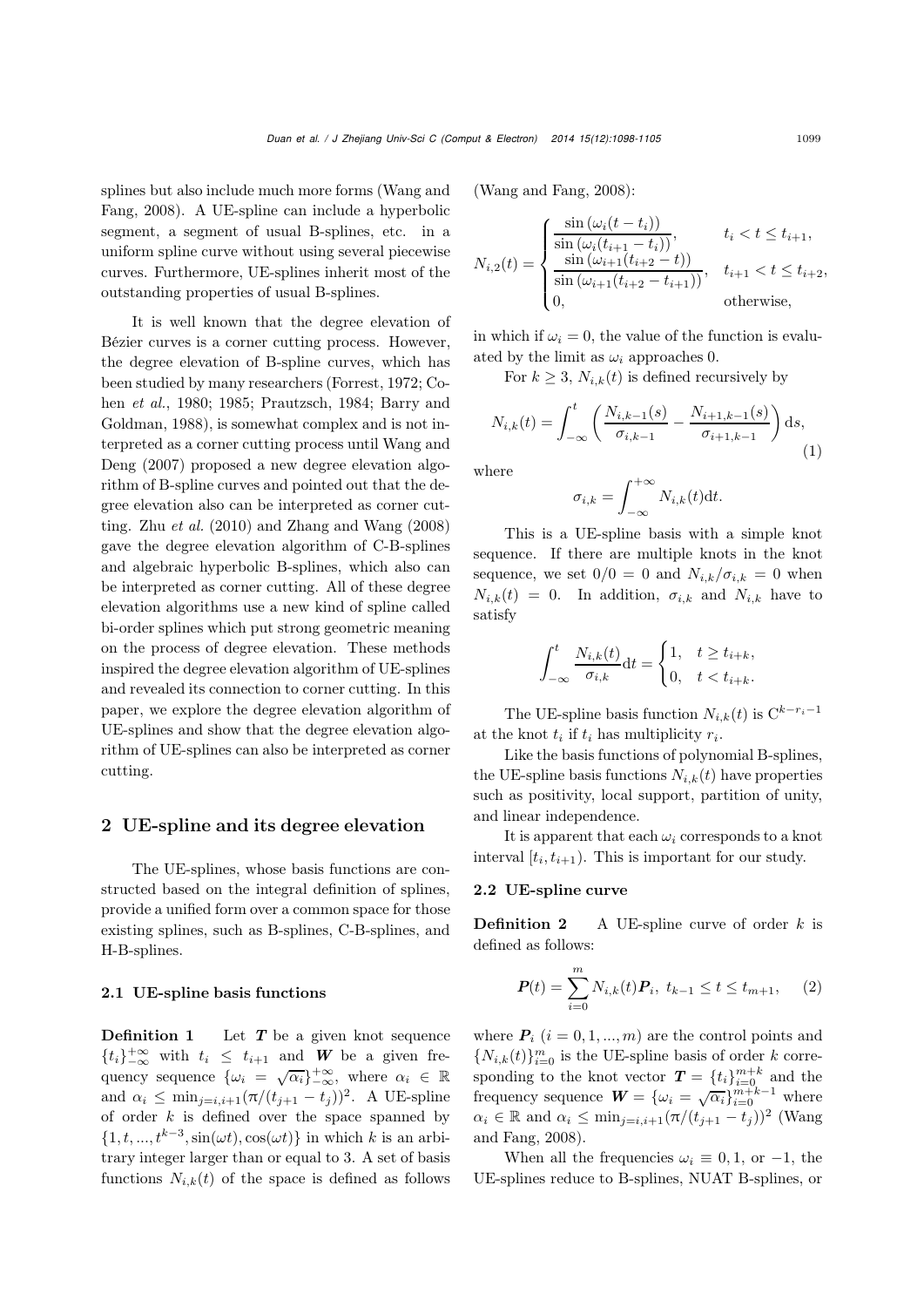NUAH B-splines, respectively. UE-spline curves not only include the above-listed spline curves, but also unify the above splines in a single curve using a unified formula.

#### 2.3 Degree elevation of UE-spline

Similar to B-splines, the UE-splines of order k in the space  $\Gamma_k = \{1, t, ..., t^{k-3}, \sin \omega t, \cos \omega t\}$ can be represented exactly in the space  $\Gamma_{k+1}$  =  $\{1, t, ..., t^{k-2}, \sin \omega t, \cos \omega t\}.$  This means that any UE-spline of order  $k$  can be represented as a UEspline of order  $k + 1$  without changing the shape of the original curves. Assume that the UE-spline  $P(t)$ of order k is defined the curve as given in Eq.  $(2)$ . To elevate the degree of  $P(t)$ , we should find the control points  $\hat{P}$ , a frequency sequence  $\hat{W}$ , and a knot vector *<sup>T</sup>*<sup>ˆ</sup> such that

$$
\boldsymbol{P}(t) = \hat{\boldsymbol{P}}(t) = \sum_{i=0}^{\hat{m}} \hat{N}_{i,k+1}(t) \hat{\boldsymbol{P}}_i, \tag{3}
$$

where  $\hat{P}_i$  are new control points whose basis functions are  $\hat{N}_{i,k+1}(t)$ , and  $\hat{m}$  is the number of the control points.

Since the UE-splines before and after degree elevation share the same continuity at the knots, the multiplicities of the knots in the knot vector increase along with the degree elevation. In fact, knot vectors can be classified as clamped or unclamped ones. We rewrite the knot vector *T* as

$$
\boldsymbol{T} = \{\underbrace{t_1,...,t_1}_{z_1},...,\underbrace{t_j,...,t_j}_{z_j},...,\underbrace{t_n,...,t_n}_{z_n}\},
$$

where  $z_i$  denotes the multiplicity of the knot  $t_i$  and  $t_i < t_j$  with  $i < j$ . Similarly, *W* could be clamped as

$$
\mathbf{W} = {\omega_1, ..., \omega_1, ..., \omega_j, ..., \omega_j, ..., \omega_n, ..., \omega_n \over z_i}.
$$

Considering that the multiplicities of the knots in the knot vector increase along with the degree elevation, the multiplicities of the knots  $t_i$  increase by 1 in  $\hat{P}(t)$  compared with  $P(t)$ . Therefore, the knot vector *<sup>T</sup>*<sup>ˆ</sup> must be

$$
\hat{\pmb{T}} = \{ \underbrace{t_1,...,t_1}_{z_1+1},...,\underbrace{t_j,...,t_j}_{z_j+1},...,\underbrace{t_n,...,t_n}_{z_n+1} \}.
$$

From the definition of the degree elevation for UE-spline curves in Eq. (3), we find that each knot

interval  $[t_i, t_{i+1})$  corresponds to an  $\omega_i$ . So, the frequency sequence  $\hat{W}$  must take the form

$$
\hat{\mathbf{W}} = \{\underbrace{\omega_1, ..., \omega_1}_{z_1+1}, ..., \underbrace{\omega_j, ..., \omega_j}_{z_j+1}, ..., \underbrace{\omega_n, ..., \omega_n}_{z_n}\}.
$$

The degree elevation for UE-spline curves is transformed to find the new control points  $\hat{P}$  in Eq. (3) such that  $P(t) = \hat{P}(t)$ . The intuitive way is to obtain and solve the linear equations of  $\boldsymbol{P}_i$  through computing  $N_{i,k}(t)$  and  $\hat{N}_{i,k}(t)$  at some  $\hat{m}+1$  suitable values. Then we can obtain the transformation formulae between the UE-spline basis functions of orders k and  $k + 1$ . In this method, we insert all the knots  $t_i$  at the same time. Thus, it is difficult to find the geometric meaning.

In fact, to elevate the degree of UE-splines we can insert the required knots one by one, rather than inserting all at the same time. In each step, we elevate the degree in one knot interval by inserting only one knot. This means that the degree of basis functions will be elevated in the former knot intervals after inserting one knot. As a result, the degree of the curves will be elevated in the knot interval one by one. In effect, the splines are of different degrees in different knot intervals during the process. Thus, we introduce a new kind of UE-splines called bi-order UE-splines.

### 3 Bi-order UE-splines

Let

$$
T^j = \{ \underbrace{t_1, ..., t_1}_{z_1+1}, ..., \underbrace{t_j, ..., t_j}_{z_j+1}, \underbrace{t_{j+1}, ..., t_{j+1}}_{z_{j+1}}, ..., \underbrace{t_n, ..., t_n}_{z_n} \}
$$
  
= 
$$
\{ t^j_0, t^j_1, ..., t^j_{m_j} \},
$$

where  $m_j = z_1 + z_2 + ... + z_n + j - 1$ . We define biorder UE-spline basis function  $N_{i,k}^j(t)$  whose order is  $k + 1$  in  $[t_1, t_{j+1})$  and k in  $[t_{j+1}, t_n]$  on  $T^j$ .

Note that  $T^j = T^{j-1} + \{t_j\}$ . We insert  $t_j$  into *<i>T***<sup>j−1</sup>.** The order of  $N_{i,k}^{j-1}(t)$  is  $k+1$  in [t<sub>1</sub>, t<sub>j</sub>) and  $k$  in  $[t_j, t_n]$ . After the knot insertion, the order of  $N_{i,k}^j(t)$  turns to be  $k+1$  in  $[t_j, t_{j+1})$ . The order of the basis functions will be elevated one knot interval by one knot interval since the knots are inserted one by one. Meanwhile, we can obtain the transformation formulae between  $N_{i,k}^j(t)$  and  $N_{i,k}^{j-1}(t)$  through knot insertion. Based on the basis functions  $N_{i,k}^j(t)$ , we define bi-order UE-spline curves  $P^j(t)$  over  $T^j$ .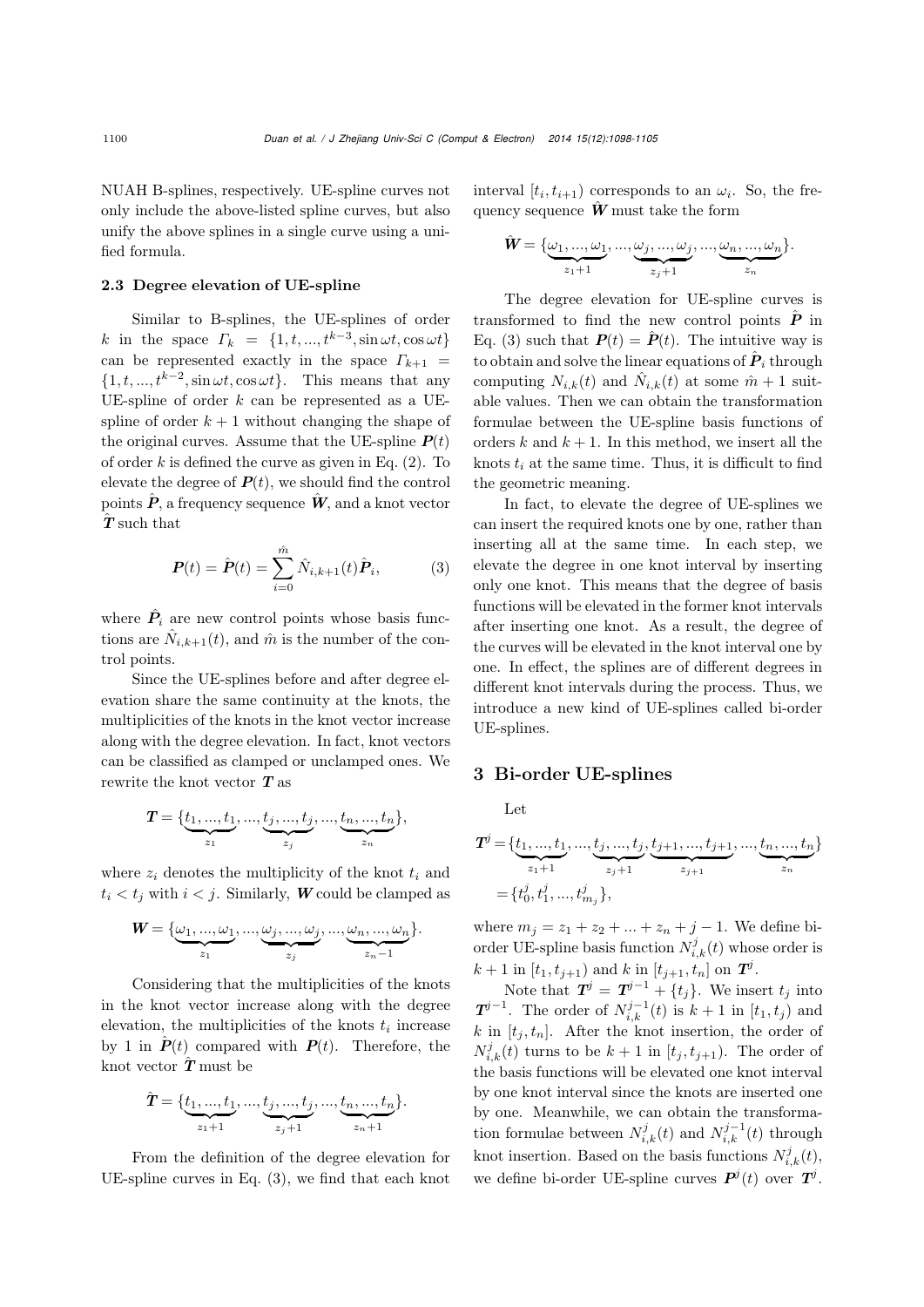According to the transformation formulae, the control points of  $P^j(t)$  can be obtained from  $P^{j-1}(t)$ . This process can be interpreted as corner cutting on the control polygons of  $P^{j-1}(t)$ .

## 3.1 Bi-order UE-spline basis functions

Definition 3 First, we give a non-decreasing knot vector  $T^j$  and a frequency sequence  $W^j$  as follows:

$$
T^j = \{ \underbrace{t_1, ..., t_1}_{z_1+1}, ..., \underbrace{t_j, ..., t_j}_{z_j+1}, \underbrace{t_{j+1}, ..., t_{j+1}}_{z_{j+1}}, ..., \underbrace{t_n, ..., t_n}_{z_n} \}
$$
  
= 
$$
\{ t^j_0, t^j_1, ..., t^j_{m_j} \}
$$

and

$$
\begin{aligned} \mathbf{W}^{j} &= \{ \underbrace{\omega_{1}, \dots, \omega_{1}}_{z_{1}+1}, \dots, \underbrace{\omega_{j}, \dots, \omega_{j}}_{z_{j}+1}, \underbrace{\omega_{j+1}, \dots, \omega_{j+1}}_{z_{j+1}}, \\ &\dots, \underbrace{\omega_{n}, \dots, \omega_{n}}_{z_{n}-1} \} \\ &= \{ \omega^{j}_{0}, \omega^{j}_{1}, \dots, \omega^{j}_{m_{j}-1} \}, \end{aligned}
$$

where  $m_j = z_1 + z_2 + ... + z_n + j - 1$ .

Assume

$$
A_{i,2}^{j}(t) = \begin{cases} \frac{\sin(\omega_{i}^{j}(t - t_{i}^{j}))}{\sin(\omega_{i}^{j}(t_{i+1}^{j} - t_{i}^{j}))}, & t_{i}^{j} < t \leq t_{i+1}^{j},\\ \frac{\sin(\omega_{i+1}^{j}(t_{i+2}^{j} - t))}{\sin(\omega_{i+1}^{j}(t_{i+2}^{j} - t_{i+1}^{j}))}, & t_{i+1}^{j} < t \leq t_{i+2}^{j},\\ 0, & \text{otherwise}, \end{cases}
$$

and  $D_{i,2}^j = \int_{-\infty}^{+\infty} A_{i,2}^j(t) dt$ .

When  $k = 2$ , the bi-order UE-spline basis functions over  $T^j$  and  $W^j$  are defined as follows:

$$
\begin{split} N_{i,2}^j(t) &= \\ \begin{cases} \int_{-\infty}^t \left( \frac{A_{i,2}^j(s)}{D_{i,2}^j} - \frac{A_{i+1,2}^j(s)}{D_{i+1,2}^j} \right) \mathrm{d}s, \ 0 \le i < s_j - 1, \\ \frac{\cos\left(\omega_{i+1}^j(t_{i+2}^j-t)\right) - 2 + \cos\left(\omega_{i+1}^j(t-t_{i+1}^j)\right)}{1 - \cos\left(\omega_{i+1}^j(t_{i+2}^j-t_{i+1}^j)\right)} + 1, \\ t_i^j ≤ t < t_{i+2}^j \ \mathrm{and} \ i = s_j - 1, \\ \frac{1 - \cos\left(\omega_i^j(t-t_i^j)\right)}{1 - \cos\left(\omega_i^j(t_{i+1}^j-t_i^j)\right)}, \ t_i^j ≤ t < t_{i+1}^j \ \mathrm{and} \ i = s_j, \\ \frac{\sin\left(\omega_{i+1}^j(t_{i+2}^j-t)\right)}{\sin\left(\omega_{i+1}^j(t_{i+2}^j-t_{i+1}^j)\right)}, \ t_{i+1}^j ≤ t < t_{i+2}^j \ \mathrm{and} \ i = s_j, \\ A_{i,2}^j(t), \qquad i > s_j, \\ 0, \qquad \mathrm{otherwise}, \end{cases} \end{split}
$$

where  $s_j = z_1 + z_2 + ... + z_j + j - 1$ . For  $k \geq 3$ ,  $N_{i,k}(t)$  is defined recursively by

$$
N_{i,k}^{j}(t) = \int_{-\infty}^{t} \Big( \frac{N_{i,k-1}^{j}(s)}{\sigma_{i,k-1}^{j}} - \frac{N_{i+1,k-1}^{j}(s)}{\sigma_{i+1,k-1}^{j}} \Big) ds, \tag{4}
$$

where  $i = 0, 1, ..., m_j - k$  and

$$
\sigma_{i,k}^j = \int_{-\infty}^{+\infty} N_{i,k}^j(t) \mathrm{d}t.
$$

Here we set  $0/0 = 0$ . If  $N_{i,k}^j(t) \equiv 0$ , we define

$$
\int_{-\infty}^{t} \frac{N_{i,k}^{j}(t)}{\sigma_{i,k}^{j}} dt = \begin{cases} 1, & t \ge t_{i+k+1}^{j}(i \le s_j - k) \\ & \text{or } t \ge t_{i+k}^{j}(i > s_j - k), \\ 0, & t < t_{i+k+1}^{j}(i \le s_j - k) \\ & \text{or } t < t_{i+k}^{j}(i > s_j - k). \end{cases}
$$

From the definition above, we can find that when  $0 \leq i \leq s_j - 1$  the order of  $N_{i,2}^j(t)$  is 3, and when  $i>s_j$  the order of  $N_{i,2}^j(t)$  is 2. When  $i=s_j$ ,  $N_{i,2}^j(t)$  is a bi-order basis function (Fig. 1).



Fig. 1 The initial basis functions  $\{N_{i,2}^j\}$ , where  $s=s_j$ 

Thus,  $N_{i,k}^{j}(t)$  ( $i = 0, 1, ..., m_j - k$ ) are bi-order UE-spline basis functions for the orders are  $k + 1$  in  $[t_1, t_{j+1})$  and are k in  $[t_{j+1}, t_n]$  on  $T^j$ .

Since  $t_n$  is the last knot, the basis functions  $\{N_{i,k}^{n-1}(t)\}\)$  on  $T^{n-1}$  and  $\{N_{i,k}^n(t)\}\$ on  $T^n$  are equal. It can be easily inferred that  $\{N_{i,k}^0(t)\}\$  and  ${N_{i,k}^{n-1}(t)}$  are UE-spline basis functions of order k and  $k + 1$ , respectively.

## 3.2 Transformation formulae of bi-order UEspline basis functions

It is easy to find that  $T^0 = T$  and  $T^n = \hat{T}$ . Then we have the following theorem:

**Theorem 1** Assume that  $\{N_{i,k}(t)\}\$  and  $\{\hat{N}_{i,k+1}(t)\}\$  are UE-spline basis functions defined over knot vectors **T** and  $\hat{\mathbf{T}}$ , respectively.  $\{N_{i,k}^{0}(t)\}$ and  $\{N_{i,k}^{n-1}(t)\}\$  are the bi-order UE-spline basis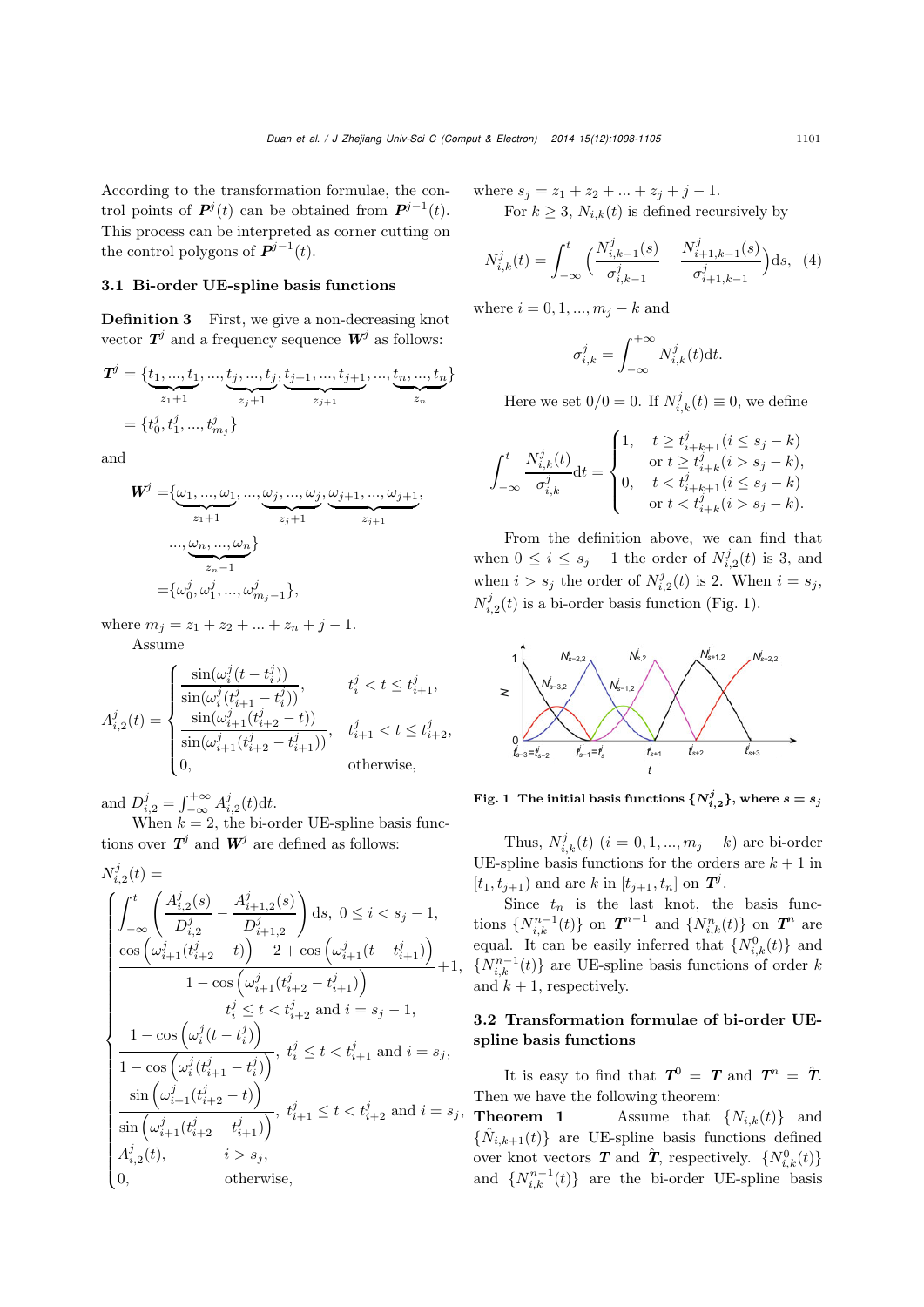functions defined on  $T^0 = T$  and  $T^{n-1}$ , respectively. Then we can obtain  $N_{i,k}(t) = N_{i,k}^0(t)$  and  $\hat{N}_{i,k+1}(t) = N_{i,k}^{n-1}(t).$ 

**Proof** When  $k = 2$ ,  $N_{i,k}(t) = N_{i,k}^0(t)$  for  $T^0 = T$ .

Assume that  $N_{i,k}(t) = N_{i,k}^0(t)$  when  $k > 1$ . Then we have  $\sigma_{i,k}(t) = \sigma_{i,k}^0(t)$  and  $N_{i,k}(t) = N_{i,k}^0(t)$ . Thus,

$$
N_{i,k+1}^0(t) = \int_{-\infty}^t \left( \frac{N_{i,k}^0(t)}{\sigma_{i,k}^0} - \frac{N_{i+1,k}^0(t)}{\sigma_{i+1,k}^0} \right) dt
$$
  
=  $N_{i,k+1}(t)$ .

It is apparent that  $\hat{N}_{i,3}(t) = N_{i,2}^{n-1}(t)$  over  $\hat{T}$ . Similarly we can obtain  $\hat{N}_{i,k+1}(t) = N_{i,k}^{n-1}(t)$  by mathematical induction.

In fact,  $\{N_{i,k}^0(t)\}\$  and  $\{N_{i,k}^{n-1}(t)\}\$  are UE-spline basis functions of orders  $k$  and  $k + 1$ , respectively. However, we also call them bi-order UE-spline basis functions.

Relationships between  $\{N_{i,2}^{j-1}(t)\}\$  and  $\{N_{i,2}^{j}(t)\}\$ are (Fig. 2)

$$
\begin{split} N_{i,2}^{j-1}(t) &=&\\ \begin{cases} N_{i,2}^j(t), & i < s_j-2,\\ N_{i,2}^j(t) + \frac{N_{i+1,2}^j(t)}{2\cos^2\left(\omega_{i+2}^j(t_{i+3}^j-t_{i+2}^j)/2\right)}, & i=s_j-2,\\ \frac{N_{i,2}^j(t)}{2\cos^2\left(\omega_{i+1}^j(t_{i+2}^j-t_{i+1}^j)/2\right)} + N_{i+1,2}^j(t), & i=s_j-1,\\ N_{i+1,2}^j(t), & i \geq s_j. \end{cases} \end{split}
$$

When  $k = 3$ ,  $\{N_{i,k}^{j-1}(t)\}\)$  can be represented as the linear combination of  $\{N_{i,k}^j(t)\}$ :

$$
N_{i,3}^{j-1}(t) = (1 - \alpha_{i,3}^j)N_{i,3}^j(t) + \alpha_{i+1,3}^j N_{i+1,3}^j(t),
$$

where  $\alpha_{i,k}^j$  satisfies

$$
\alpha_{i,3}^j = \begin{cases} 0, & i \leq s_j - 3, \\ 1 - \sigma_{i,2}^j/\sigma_{i,2}^{j-1}, & i = s_j - 2, \\ \sigma_{i+1,2}^j/\sigma_{i,2}^{j-1}, & i = s_j - 1, \\ 1, & i \geq s_j. \end{cases}
$$

Knowing that we can obtain  $\hat{N}_{i,k+1}(t)$  =  $N_{i,k}^{n-1}(t)$  by inserting knots one by one on **T**, we deduce the transformation formulae of bi-order UEspline basis functions  $\{N_{i,k}^{j-1}(t)\}\$  and  $\{N_{i,k}^{j}(t)\}.$ 



Fig. 2 The basis functions  $\{N_{i,2}^{j-1}\}$  (a) and  $\{N_{i,2}^{j}\}$ (b), where  $s = s_j$ 

Theorem 2 For the bi-order UE-spline basis functions  $\{N_{i,k}^{j-1}(t)\}\$  and  $\{N_{i,k}^{j-1}(t)\}\$  defined over  $T^{j-1}$ and  $T^j$  by Eq. (4), we have

$$
N_{i,k}^{j-1}(t) = i < s_j - k,
$$
  
\n
$$
\begin{cases}\nN_{i,k}^j(t), & i < s_j - k, \\
(1 - \alpha_{i,k}^j) N_{i,k}^j(t) + \alpha_{i+1,k}^j N_{i+1,k}^j(t), & s_j - k \le i, \text{ and } i \le s_j - 1, \\
N_{i+1,k}^j(t), & i \ge s_j,\n\end{cases}
$$
\n(5)

where  $\alpha_{i,k}^j$  satisfies

$$
\alpha_{i,h+1}^j = \begin{cases} 0, & i \le s_j - h - 1, \\ \alpha_{i+1,h}^j \sigma_{i+1,h}^j / \sigma_{i,h}^{j-1}, & s_j - h \le i \le s_j - 1, \\ 1, & i \ge s_j, \end{cases}
$$

when  $h \geq 3$  and

$$
\alpha_{i,3}^j = \begin{cases} 0, & i \leq s_j - 3, \\ 1 - \sigma_{i,2}^j/\sigma_{i,2}^{j-1}, & i = s_j - 2, \\ \sigma_{i+1,2}^j/\sigma_{i,2}^{j-1}, & i = s_j - 1, \\ 1, & i \geq s_j. \end{cases}
$$

**Proof** It is trivial that Theorem 2 holds for  $k = 3$ .

Assume that it holds for  $k \geq 3$ . Since  $N_{i,k}^{j-1}(t) =$  $(1 - \alpha_{i,k}^j) N_{i,k}^j(t) + \alpha_{i+1,k}^j N_{i+1,k}^j(t)$ , we have  $\sigma_{i,k}^{j-1}$  $(1 - \alpha_{i,k}^j)\sigma_{i,k}^j + \alpha_{i+1,k}^j\sigma_{i+1,k}^j$ .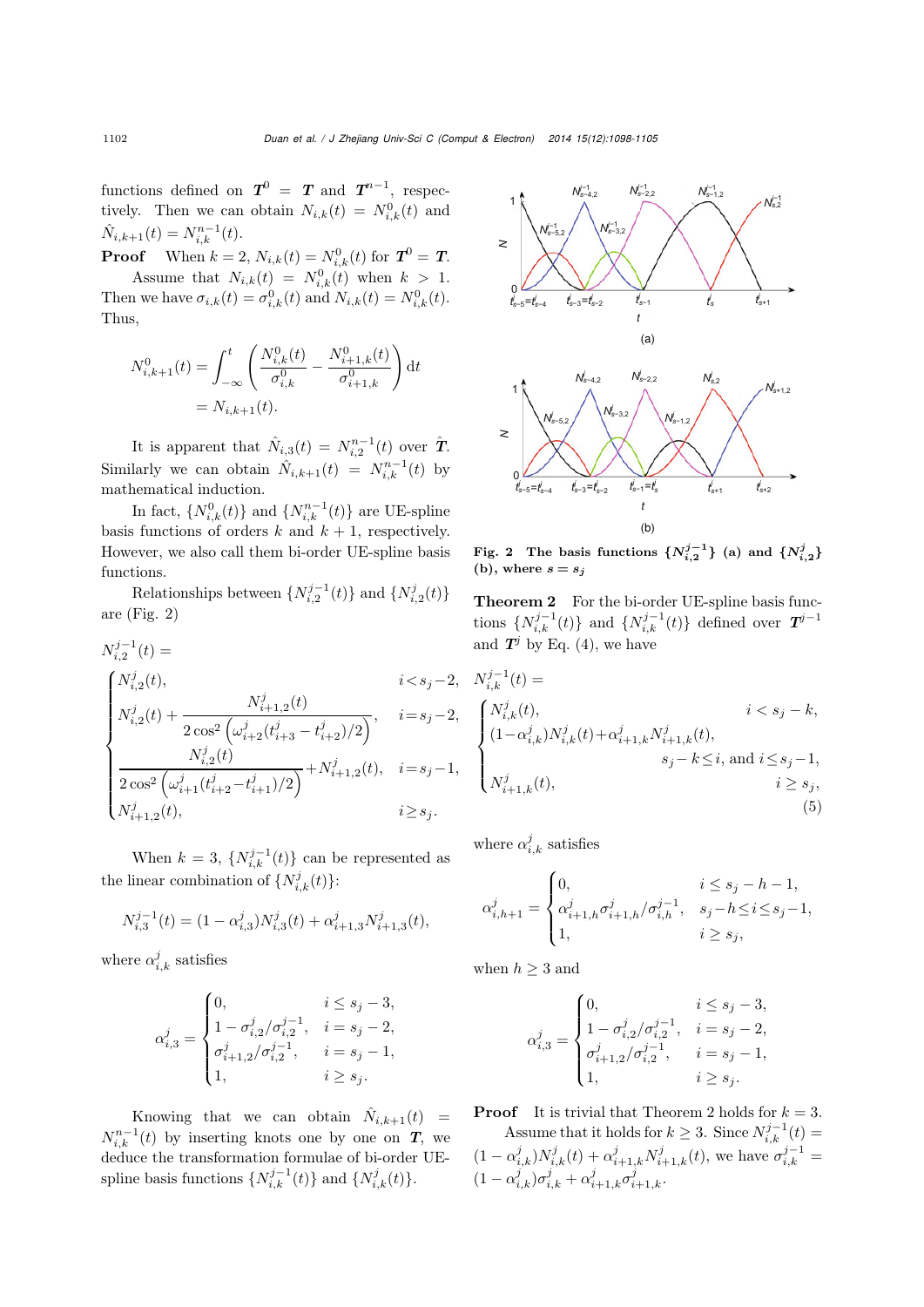Considering the definitions of  $N_{i,k}^{j-1}(t)$  and  $N_{i,k}^j(t)$  we have

$$
N_{i,k+1}^{j-1}(t) = \int_{-\infty}^{t} \left( \frac{N_{i,k}^{j-1}(t)}{\sigma_{i,k}^{j-1}} - \frac{N_{i+1,k}^{j-1}(t)}{\sigma_{i+1,k}^{j-1}} \right) dt
$$
  
\n
$$
= \int_{-\infty}^{t} \frac{(1 - \alpha_{i,k}^{j})N_{i,k}^{j}(t) + \alpha_{i+1,k}^{j} N_{i+1,k}^{j}(t)}{(1 - \alpha_{i,k}^{j})\sigma_{i,k}^{j} + \alpha_{i+1,k}^{j} \sigma_{i+1,k}^{j}} dt
$$
  
\n
$$
- \int_{-\infty}^{t} \frac{(1 - \alpha_{i+1,k}^{j})N_{i+1,k}^{j}(t) + \alpha_{i+2,k}^{j} N_{i+2,k}^{j}(t)}{(1 - \alpha_{i+1,k}^{j})\sigma_{i+1,k}^{j} + \alpha_{i+2,k}^{j} \sigma_{i+2,k}^{j}} dt.
$$

For

$$
\frac{\alpha_{i+1,k}^j N_{i+1,k}^j(t)}{(1 - \alpha_{i,k}^j)\sigma_{i,k}^j + \alpha_{i+1,k}^j\sigma_{i+1,k}^j}
$$
\n
$$
= \left(1 - \frac{(1 - \alpha_{i,k}^j)\sigma_{i,k}^j}{(1 - \alpha_{i,k}^j)\sigma_{i,k}^j + \alpha_{i+1,k}^j\sigma_{i+1,k}^j}\right) \frac{N_{i+1,k}^j(t)}{\sigma_{i+1,k}^j}
$$

and

$$
\frac{(1 - \alpha_{i+1,k}^j)N_{i+1,k}^j(t)}{(1 - \alpha_{i+1,k}^j)\sigma_{i+1,k}^j + \alpha_{i+2,k}^j\sigma_{i+2,k}^j}
$$
\n
$$
= \left(1 - \frac{\alpha_{i+2,k}^j\sigma_{i+2,k}^j}{(1 - \alpha_{i+1,k}^j)\sigma_{i+1,k}^j + \alpha_{i+2,k}^j\sigma_{i+2,k}^j}\right) \frac{N_{i+1,k}^j(t)}{\sigma_{i+1,k}^j},
$$

$$
N_{i,k+1}^{j-1}(t) = \frac{(1 - \alpha_{i,k}^j)\sigma_{i,k}^j}{(1 - \alpha_{i,k}^j)\sigma_{i,k}^j + \alpha_{i+1,k}^j\sigma_{i+1,k}^j}
$$

$$
\cdot \int_{-\infty}^t \left(\frac{N_{i,k}^j(t)}{\sigma_{i,k}^j} - \frac{N_{i+1,k}^j(t)}{\sigma_{i+1,k}^j}\right) dt
$$

$$
+ \frac{\alpha_{i+2,k}^j\sigma_{i+2,k}^j}{(1 - \alpha_{i+1,k}^j)\sigma_{i+1,k}^j + \alpha_{i+2,k}^j\sigma_{i+2,k}^j}
$$

$$
\cdot \int_{-\infty}^t \left(\frac{N_{i+1,k}^j(t)}{\sigma_{i+1,k}^j} - \frac{N_{i+2,k}^j(t)}{\sigma_{i+2,k}^j}\right) dt
$$

$$
= \left(1 - \alpha_{i+1,k}^j\frac{\sigma_{i+1,k}^j}{\sigma_{i,k}^j}\right) N_{i,k+1}^j(t)
$$

$$
+ \alpha_{i+2,k}^j\frac{\sigma_{i+2,k}^j}{\sigma_{i+1,k}^j}N_{i+1,k+1}^j(t).
$$
Thus  $\alpha^j = \alpha^j \qquad \frac{\sigma_{i+1,k}^j}{\sigma_{i+1,k}^j}$ 

Thus,  $\alpha_{i,k+1}^j = \alpha_{i+1,k}^j$  $\sigma^{j-1}_{i,k}$ .

This means that the theorem holds for  $k+1$ . By induction, Theorem 2 holds.

## 3.3 Properties of bi-order UE-spline basis functions

The bi-order UE-spline basis functions have good properties like normal UE-splines:

1. Positivity: 
$$
N_{i,k}^j(t) > 0
$$
 for  $t_i^j < t < t_{i+k}^j$  $(i > s_j - k)$  or  $t_i^j < t < t_{i+k+1}^j$   $(i \leq s_j - k)$ . 2. Partition of unity:  $\sum_i N_{i,k}^j(t) \equiv 1$ .

3. Linear independence:  $\{N_{i,k}^{j}(t)\}\)$  are linearly independent of  $T^j$  if there is no zero function in  $\{N_{i,k}^{j}(t)\}$ .

In fact, we define bi-order UE-spline basis functions based on the properties above.

#### 3.4 Bi-order UE-spline curves

Based on the definition of bi-order UE-spline basis functions, we construct the bi-order UE-spline curves.

**Definition 4** A bi-order UE-spline of order  $k$ defined on  $T^j$  is defined as

$$
\boldsymbol{P}^{j}(t) = \sum_{i=0}^{m_{j}-k} N_{i,k}^{j}(t) \boldsymbol{P}_{i}^{j},
$$
 (6)

where  $\{P_i^j\}$  are the control points and  $\{N_{i,k}^j(t)\}$  are bi-order UE-spline basis functions.

 $P^{0}(t)$  is the original UE-spline of order k defined on the knot vector  $T$  and frequency vector *W*.  $P^{n-1}(t)$  is the UE-spline of order  $k + 1$  elevated from  $P(t)$  defined on the knot vector  $T^{n-1}$  and the frequency vector *W<sup>n</sup>*−<sup>1</sup> . Since the bi-order UEspline basis functions  $\{N_{i,k}^{j-1}(t)\}$  can be represented by  $\{N_{i,k}^j(t)\}\$ , we can derive  $\{P_i^j\}$  from  $\{P_i^{j-1}\}\$ .

**Theorem 3** If  $P^{j-1}(t)$  is a bi-order UE-spline curve defined over  $T^{j-1}$  while  $P^j(t)$  is a bi-order UE-spline curve defined over  $T^j$ , their control points  $\{P_i^j\}$  and  $\{P_i^{j-1}\}$  satisfy

$$
\boldsymbol{P}_{i}^{j} = \begin{cases} \boldsymbol{P}_{i}^{j-1}, & i \leq s_{j} - k, \\ (1 - \alpha_{i,k}^{j}) \boldsymbol{P}_{i}^{j-1} + \alpha_{i,k}^{j} \boldsymbol{P}_{i-1}^{j-1}, & \\ s_{j} - k + 1 \leq i \text{ and } i \leq s_{j} - 1, \\ \boldsymbol{P}_{i-1}^{j-1}, & i \geq s_{j}, \end{cases}
$$
(7)

where  $\alpha_{i,k}^j$  is defined in Eq. (5).

Proof Based on the fact that the knot insertion does not change the shape of the curve, we obtain  $P^j(t)$  by inserting a knot  $t_j$  into knot vector  $T^{j-1}$ .

According to  $N_{i,k}^{j-1}(t) = (1 - \alpha_{i,k}^j)N_{i,k}^j(t)$  +  $\alpha_{i+1,k}^j N_{i+1,k}^j(t)$ , we have

$$
\boldsymbol{P}_{i}^{j} = (1 - \alpha_{i,k}^{j})\boldsymbol{P}_{i}^{j-1} + \alpha_{i,k}^{j}\boldsymbol{P}_{i-1}^{j-1}.
$$

This completes the proof.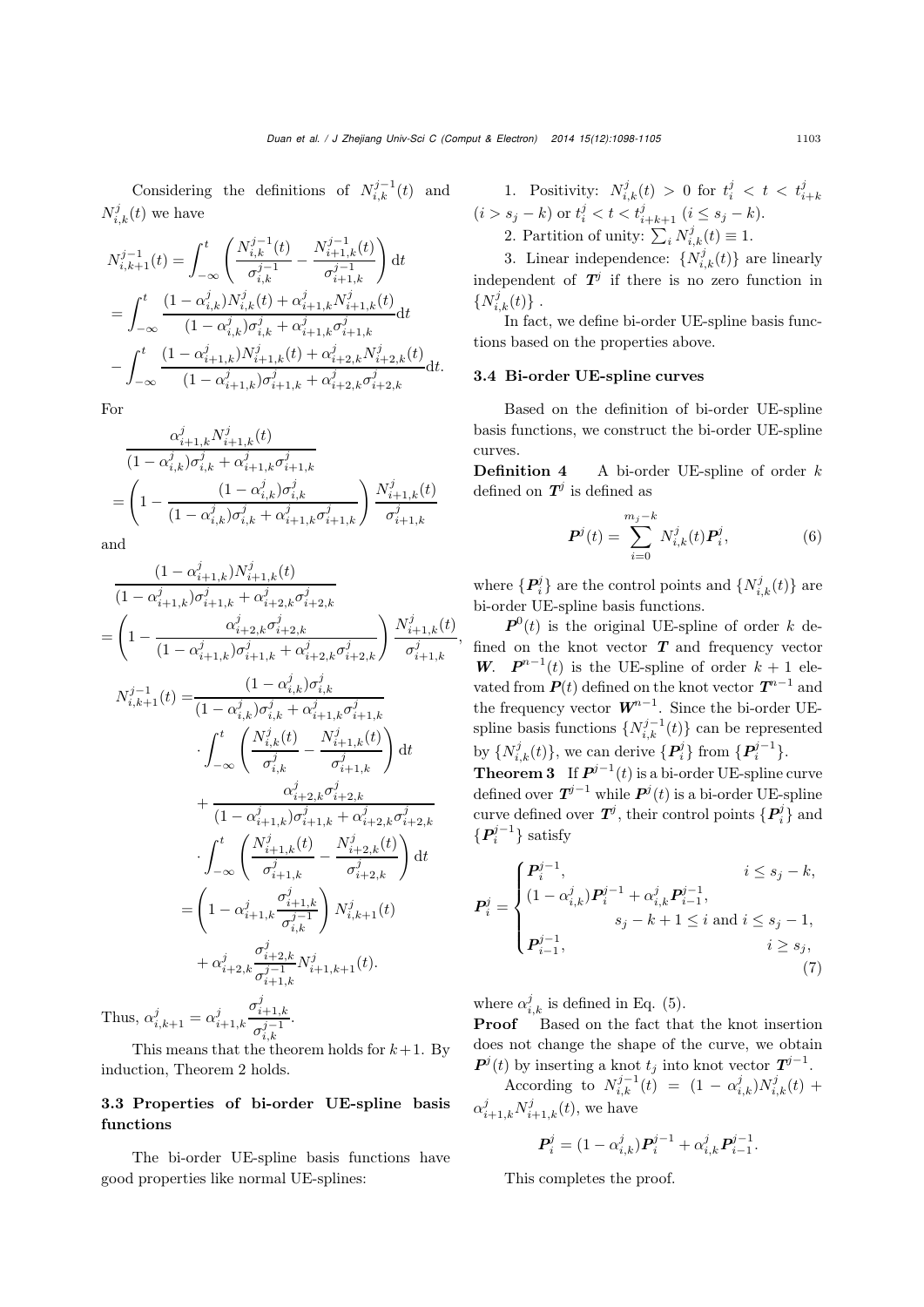According to Theorem 3, we can obtain  $\{P_i^j\}$  by corner cutting on control points {*Pj*−<sup>1</sup> *<sup>i</sup>* }. Applying this method one knot interval by one knot interval, the order of UE-splines will be elevated from order  $k$ to  $k+1$  using a corner cutting process.

Theorem 4 The degree elevation of UE-spline curves can be interpreted as a corner cutting process for control polygons.

**Proof** Assume that a UE-spline of order k on  $\textit{\textbf{T}}=\{t_{0}^{0},...,t_{m}^{0},...,t_{m+k}^{0}\}$  is defined as

$$
\boldsymbol{P}(t) = \sum_{i=0}^{m} N_{i,k}(t) \boldsymbol{P}_i, \ t_{k-1}^0 \le t \le t_{m+1}^0. \tag{8}
$$

Rewrite the knot vectors *T* and *W* as

$$
T = \{ \underbrace{t_1,...,t_1}_{z_1},...,\underbrace{t_a,...,t_a}_{z_a},...,\underbrace{t_b,...,t_b}_{z_b},...,\underbrace{t_n,...,t_n}_{z_n} \}
$$

and

$$
W = {\underbrace{\omega_1, ..., \omega_1}_{z_1}, ..., \underbrace{\omega_a, ..., \omega_a}_{z_a}, ..., \underbrace{\omega_b, ..., \omega_b}_{z_b}, ...,}
$$

$$
{\underbrace{\omega_n, ..., \omega_n}_{z_n-1}};
$$

where  $t_{k-1}^0 = t_a$ ,  $t_{m+1}^0 = t_b$ , and  $t_i < t_j$  when  $i < j$ . Inserting all the diverse knots  $t_i$  in the knot vector *T*, we can find that the order of the basis functions defined on  $\boldsymbol{T}$  can be elevated as  $k + 1$ . There are  $n - 1$  steps to obtain the degree elevation of basis functions.

Thus, we can obtain the degree elevation process through the following formula:

$$
\begin{split} \boldsymbol{P}(t) &= \sum_{i=0}^{m} N_{i,k}(t) \boldsymbol{P}_i = \sum_{i=1}^{m+1} N_{i,k}^1(t) \boldsymbol{P}_i^1 = \dots \\ &= \sum_{i=a-1}^{m+a-1} N_{i,k}^{a-1}(t) \boldsymbol{P}_i^{a-1} = \sum_{i=a-1}^{m+j} N_{i,k}^j(t) \boldsymbol{P}_i^j \\ &= \sum_{i=a-1}^{m+b-1} N_{i,k}^{b-1}(t) \boldsymbol{P}_i^{b-1} = \sum_{i=a-1}^{m+b-1} N_{i,k}^{n-1}(t) \boldsymbol{P}_i^{n-1}, \end{split}
$$

where  $t_a = t_{k-1}^0 \le t \le t_{m+1}^0 = t_b$  and the  $\{P_i^j\}$  can be inferred from Eq. (7). It means that the degree elevation of UE-splines can be interpreted as a corner cutting process for control polygons.

Without loss of generality, Fig. 3 shows the corner cutting process of the degree elevation of UEspline defined as Eq. (8).



Fig. 3 The corner cutting process of the degree elevation of UE-splines

Fig. 4 presents the corner cutting process of the degree elevation of the UE-spline whose original order is four. The knot vector is  $T = \{t_0^0, t_1^0, ..., t_9^0\}$ where  $t_0^0 = t_1^0$ ,  $t_4^0 = t_5^0$ , and other knots are simple knots.

## 4 Conclusions

We have shown how to elevate the degree of UE-spline curves in this paper. First, we propose the definition of bi-order UE-splines. Then we give the properties of bi-order UE-spline basis functions, especially for the transformation formulae between the bi-order UE-spline basis functions. Finally, the degree elevation of UE-spline curves is proved to be a corner cutting process.

After elevating a UE-spline curve from order  $k$ to  $k + 1$ , we can obtain a new control polygon by corner cutting. When the elevated order goes to infinity, we wonder whether the new control polygon sequences converge to the initial UE-spline curve. If the conjecture can be proved, the degree elevation algorithm can be used to construct the splines by geometric methods. Future work includes proving that the UE-spline curve can be obtained by the degree elevation algorithm, and using the integral definitions of spline to investigate more properties and applications of the bi-order UE-splines to construct multi-degree splines [\(Wang and Deng, 2007;](#page-7-5) [Shen and Wang](#page-7-8)[,](#page-7-10) [2010](#page-7-8)[;](#page-7-10) [Cao and Wang](#page-7-9)[,](#page-7-10) [2011](#page-7-9)[;](#page-7-10) Shen *et al.*, [2013\)](#page-7-10). In addition, iso-geometric analysis may be studied using UE-splines (Xu *et al.*, 2011; 2013).